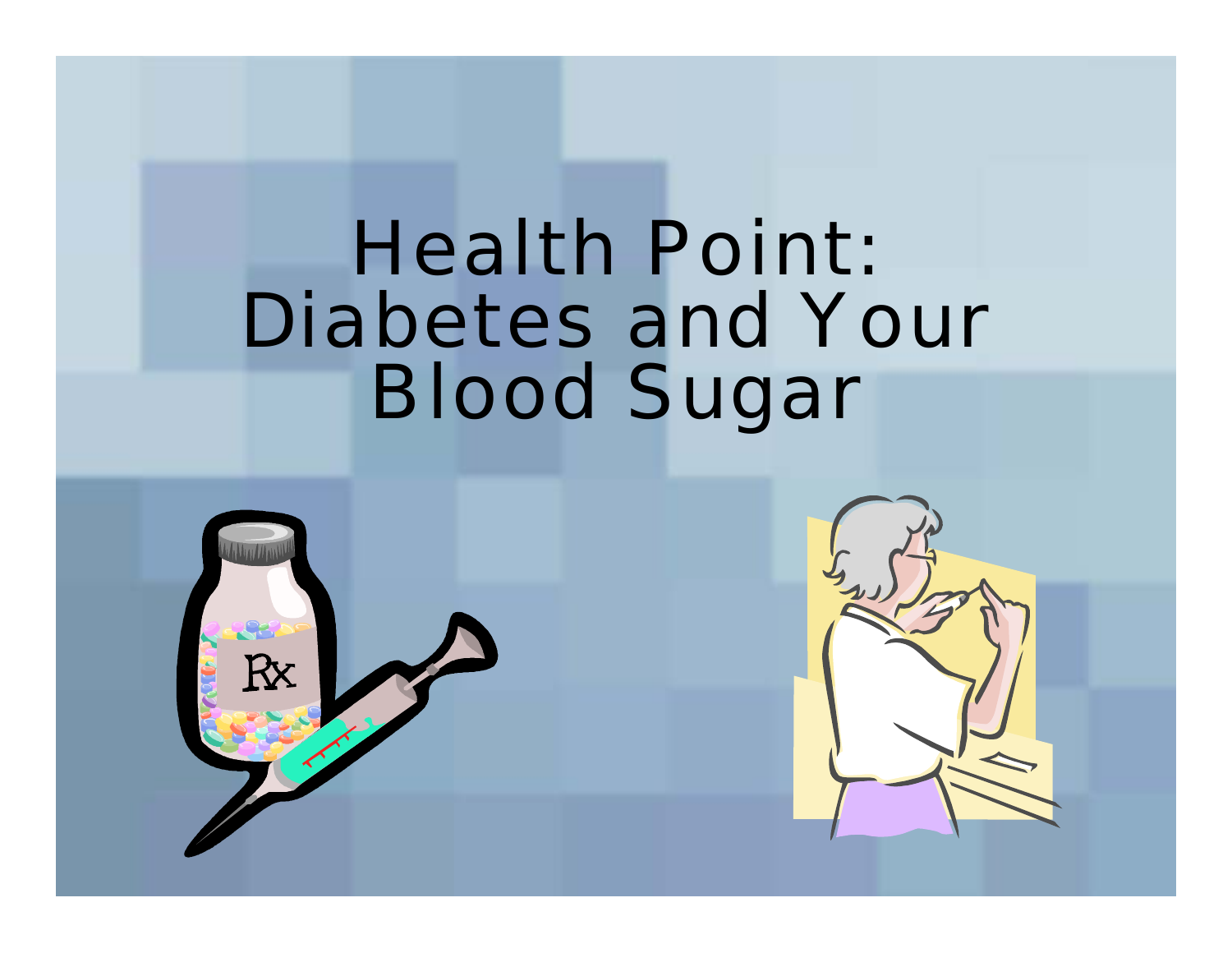### **What is diabetes?**

- Diabetes is a health condition that causes sugar to build up in your blood, instead of being used by your body.
	- – The body uses sugar by making a chemical called '**insulin**.'
	- – Insulin controls the amount of sugar in your blood.
	- If you have diabetes, you do not have enough insulin, or the insulin is not working in the correct way.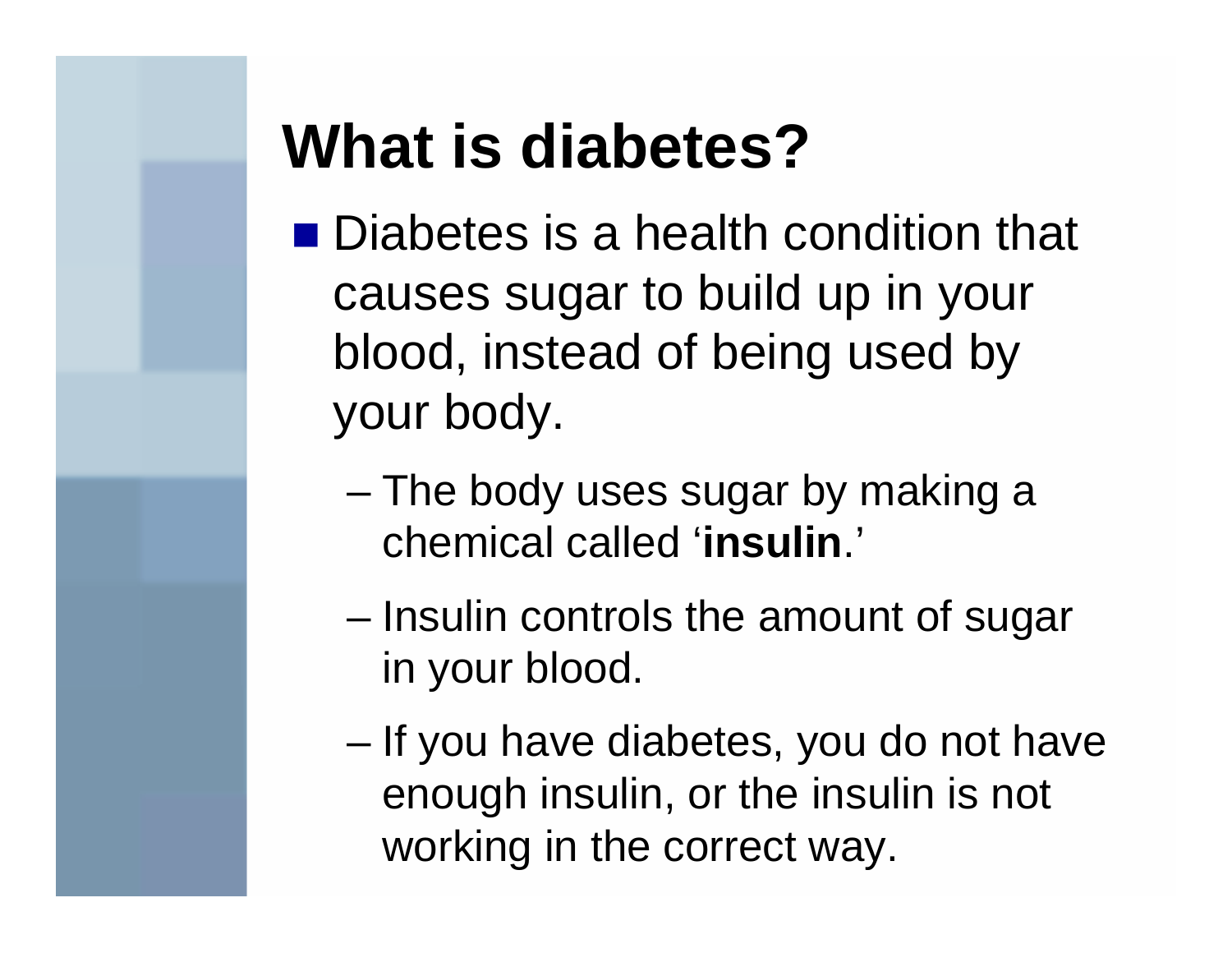### **There are two types of diabetes.**

 $\theta$ 

**If you have type 1 diabetes, your** body does not make any insulin.

#### **If you have type 2 diabetes:**

- Your body does not produce enough insulin, or
- – Your body does produce insulin, but it does not use it correctly.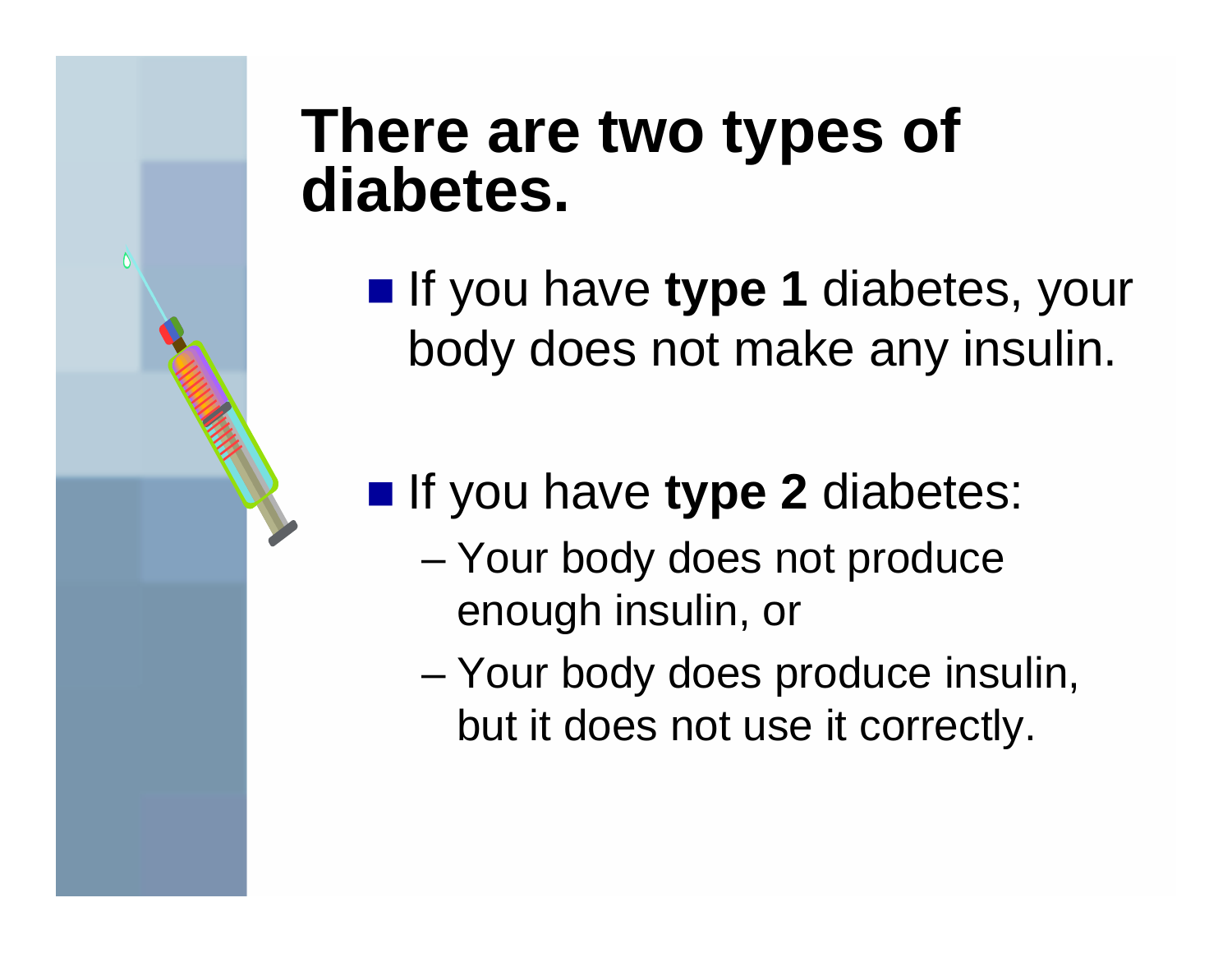### **People with diabetes can have high or low blood sugar levels.**

- Too much sugar can build up in your blood if you do not eat properly or take your medicine.
- Sometimes, your blood sugar levels can become too low. This mostly happens when:
	- –You skip a meal
	- You take too much medicine
	- You exercise too much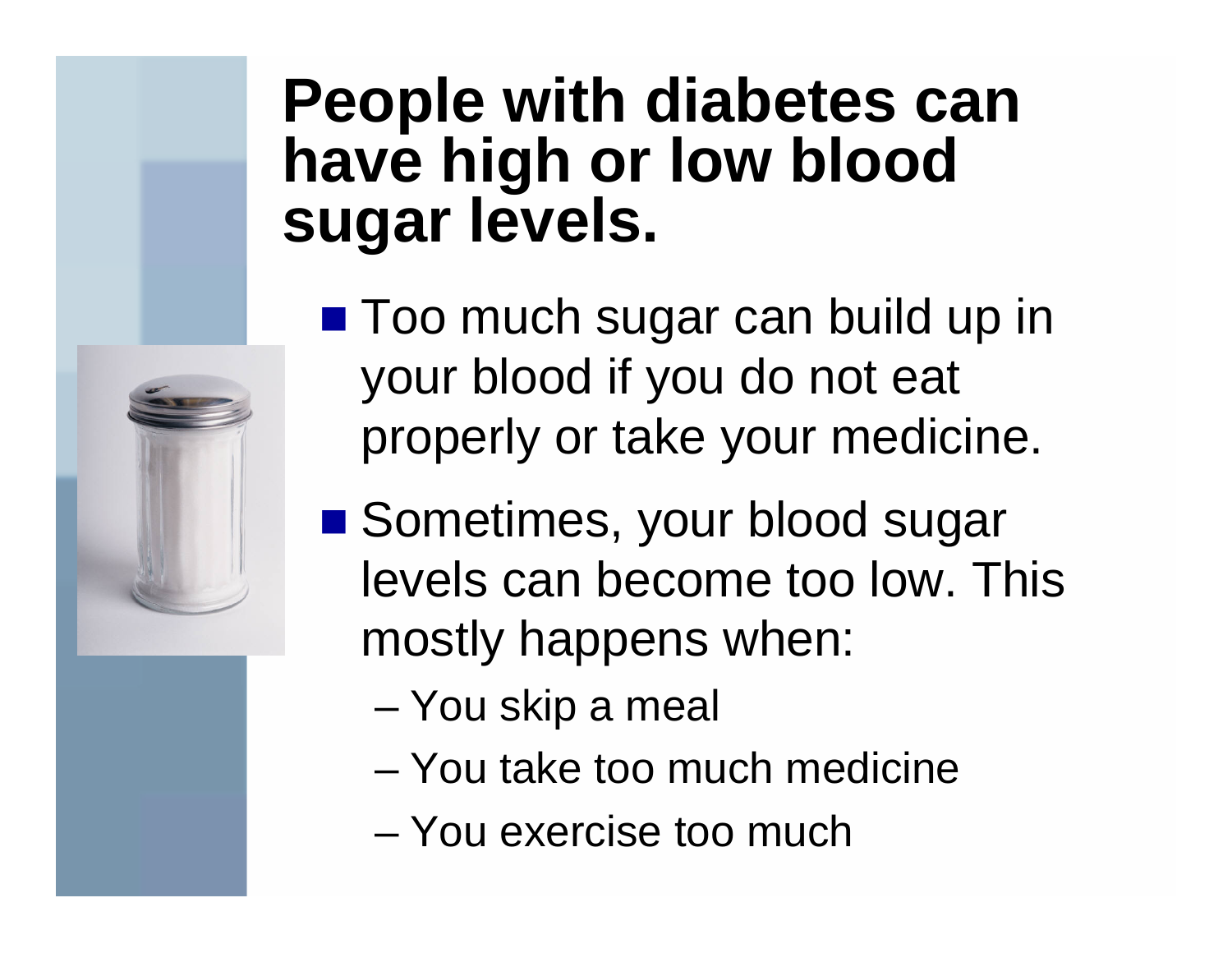### **If you have diabetes, it is important for you to control your blood sugar levels.**

- High or low blood sugar can cause serious health problems, including:
	- Loss of consciousness
	- Unhealthy eyes (or even blindness)
	- – Unhealthy feet (or even having a foot or leg removed)
	- Heart disease

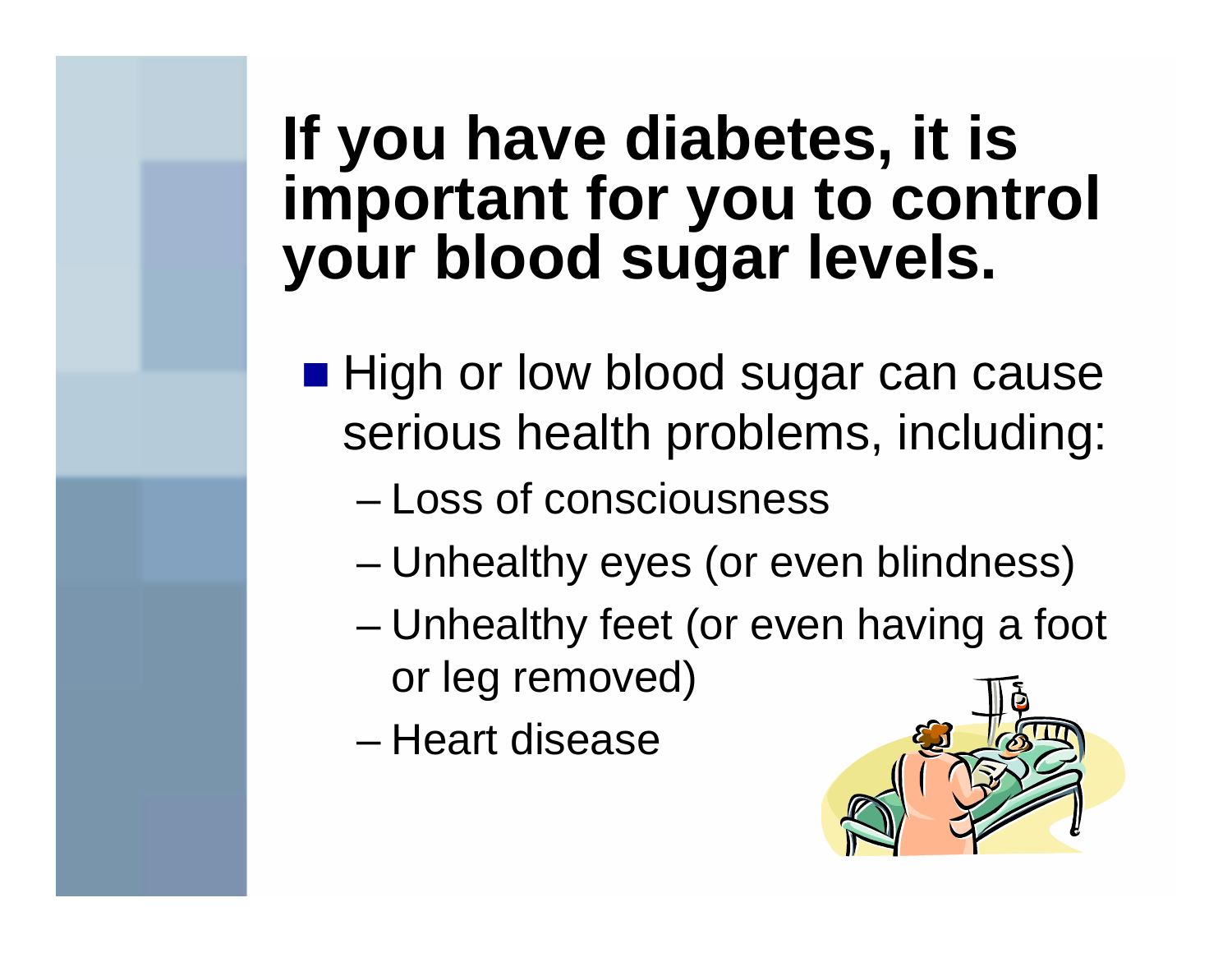### **By knowing the signs of high and low blood sugar, you can protect yourself.**

- Common signs of high blood sugar include:
	- –Feeling thirsty or hungry all of the time
	- Feeling weak or tired
	- –Having blurry vision
	- –Having dry skin
	- –Needing to urinate often

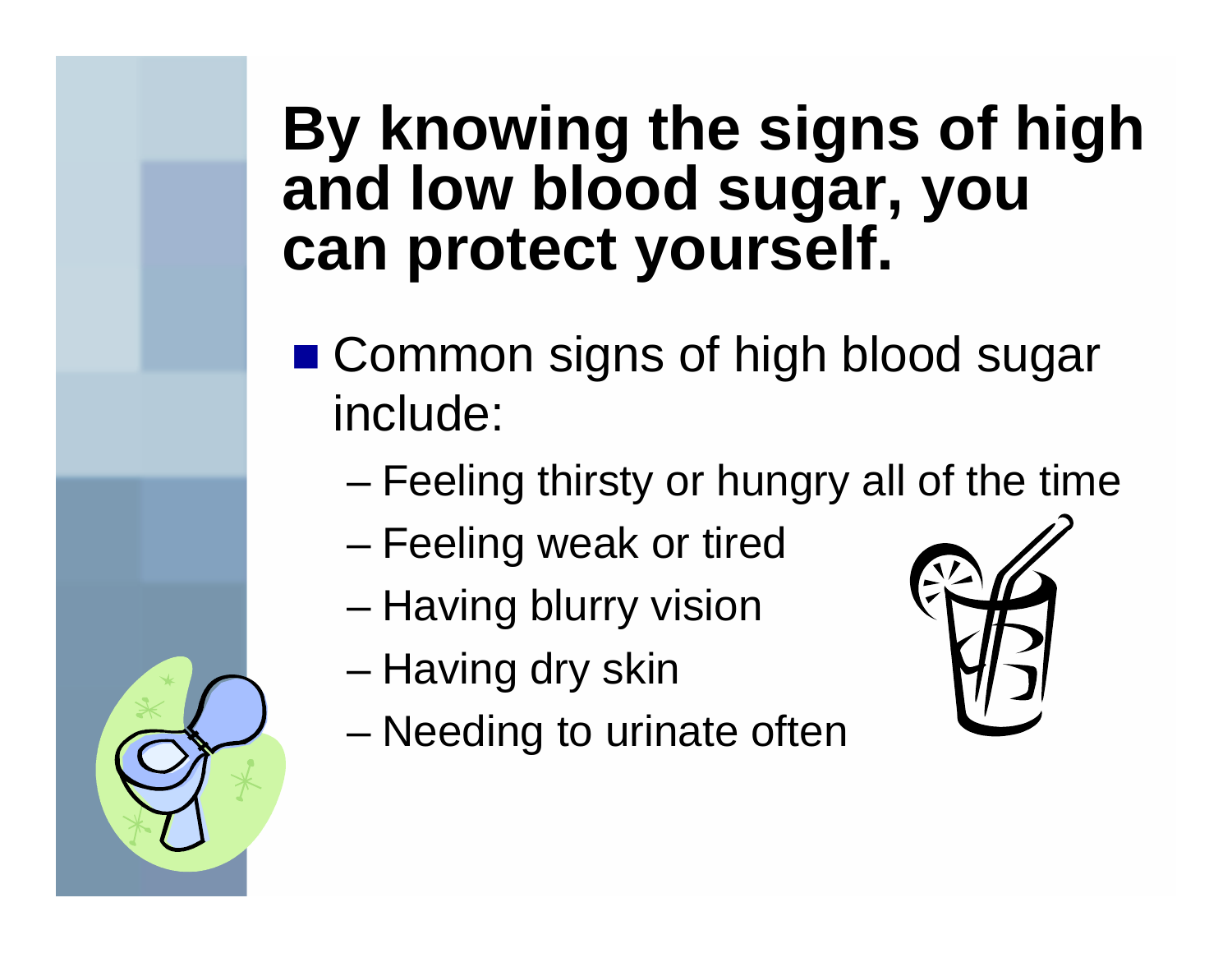# **Signs of low blood sugar**

- Common signs of low blood sugar include:
	- –Having blurry vision
	- Feeling weak or tired
	- –Feeling shaky or dizzy





- –Feeling upset or nervous
- –Feeling hungry
- –Sweating a lot
- –Having a headache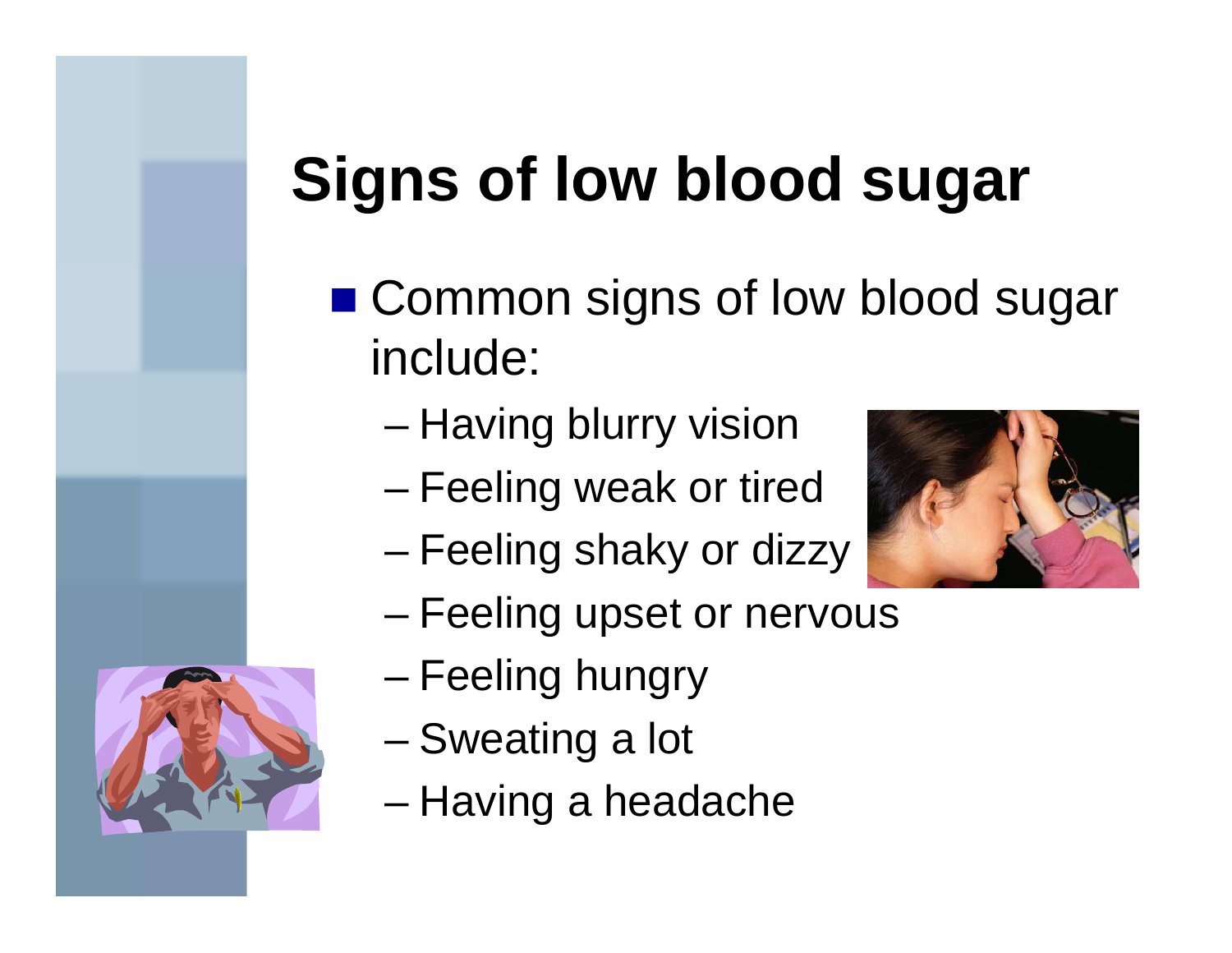### **If you have diabetes, you can stay healthy by checking your blood sugar.**

 Most people check their blood sugar levels by testing a drop of their blood on a special meter (often called a glucose meter).

- Your support staff can help you to test your blood sugar levels.
- Your doctor can tell you what your blood sugar level should normally be in different situations.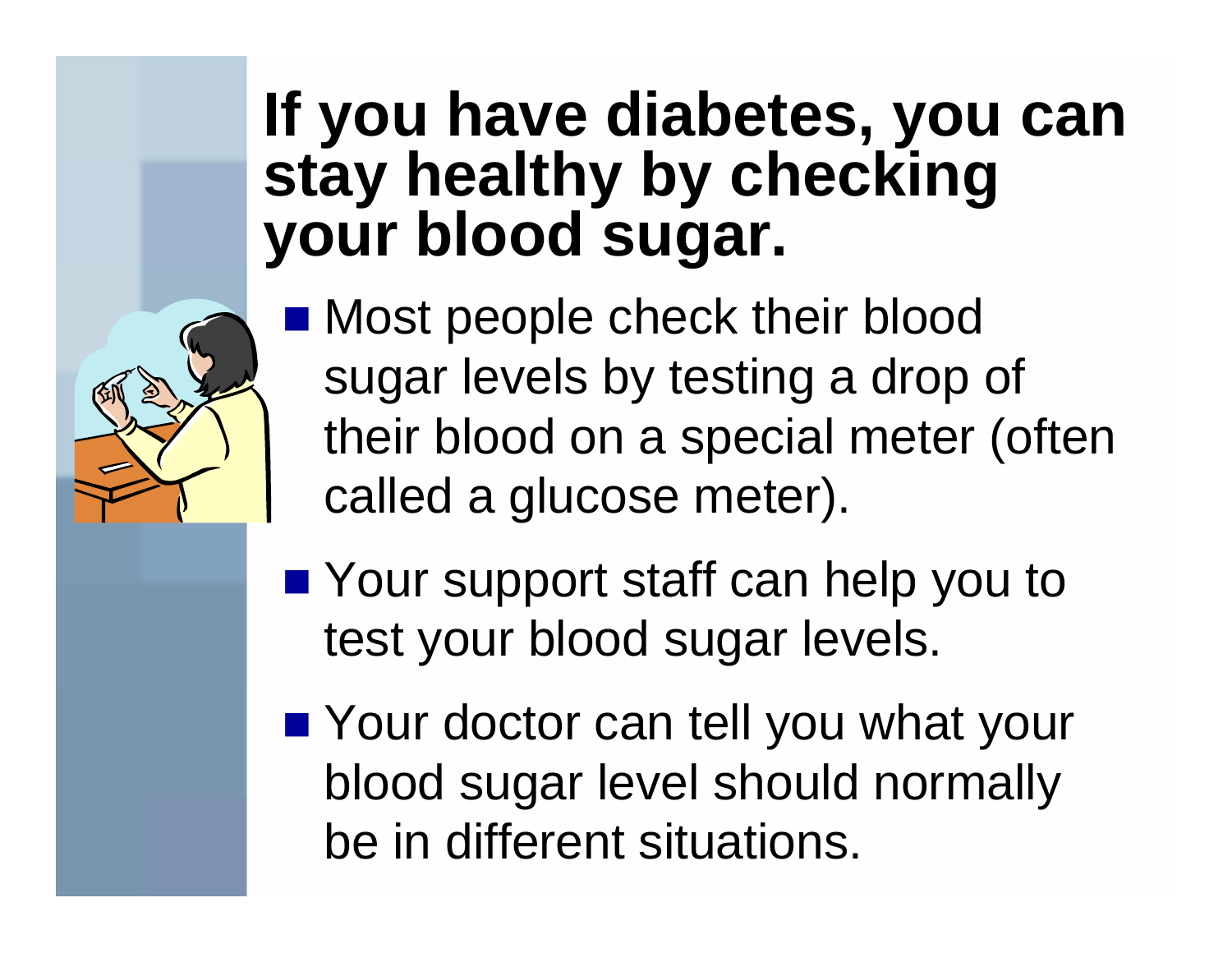### **If your blood sugar level is too high, it can cause a health emergency.**

**If you have taken your medications** as instructed by your doctor, but your blood sugar level is still too high, you should call your doctor right away!

**The doctor may need to change** your treatment to keep your blood sugar levels under control.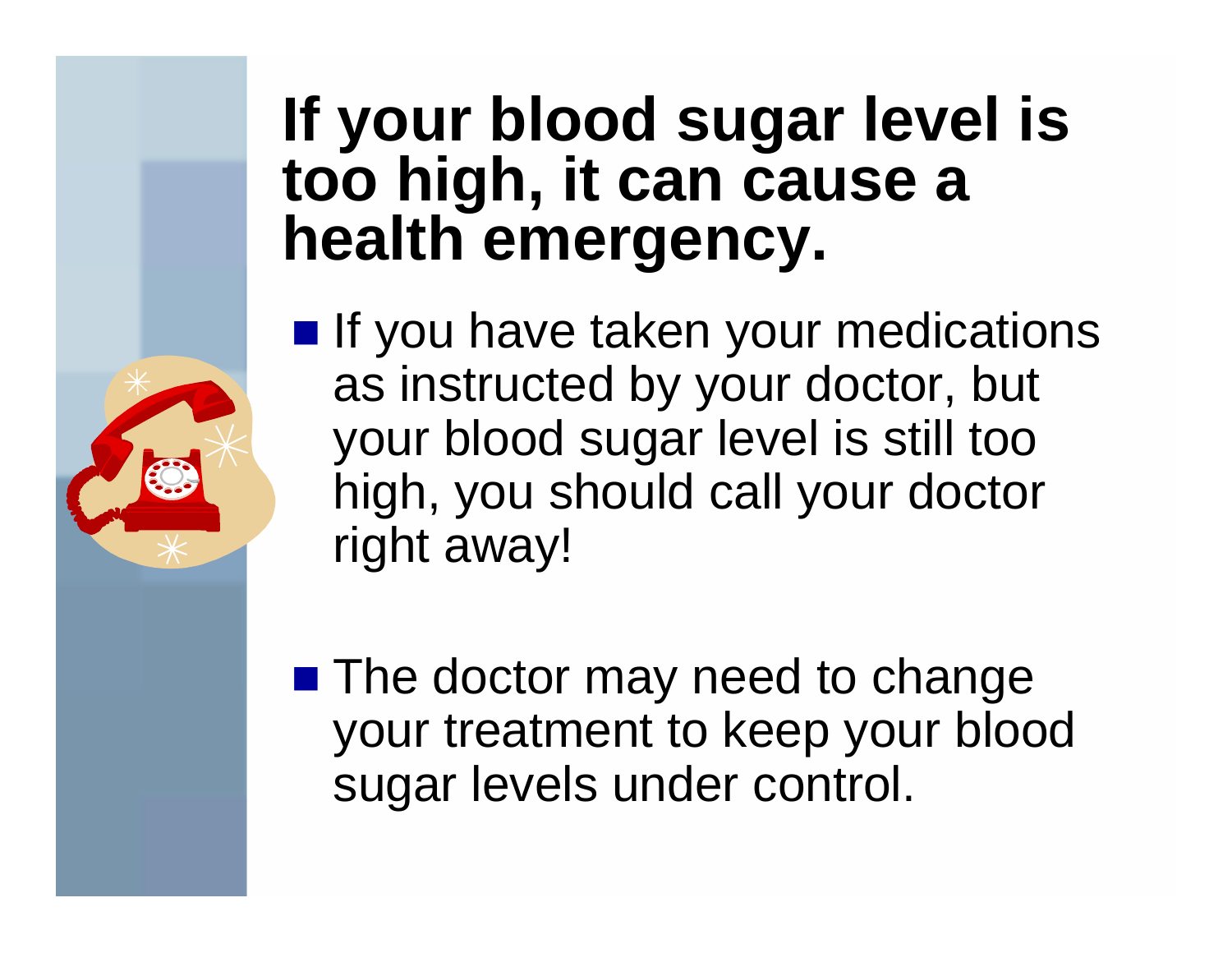### **If your blood sugar levels are too low, you can do something about it.**

■ You can eat certain foods to raise your blood sugar to the correct level.

■ To raise your blood sugar, you can eat or drink ONE of these choices:

– Three pieces of hard candy or three glucose tablets

 A small cup of orange juice

– A little more than half a can of regular soda (not diet)

– One tablespoon of sugar

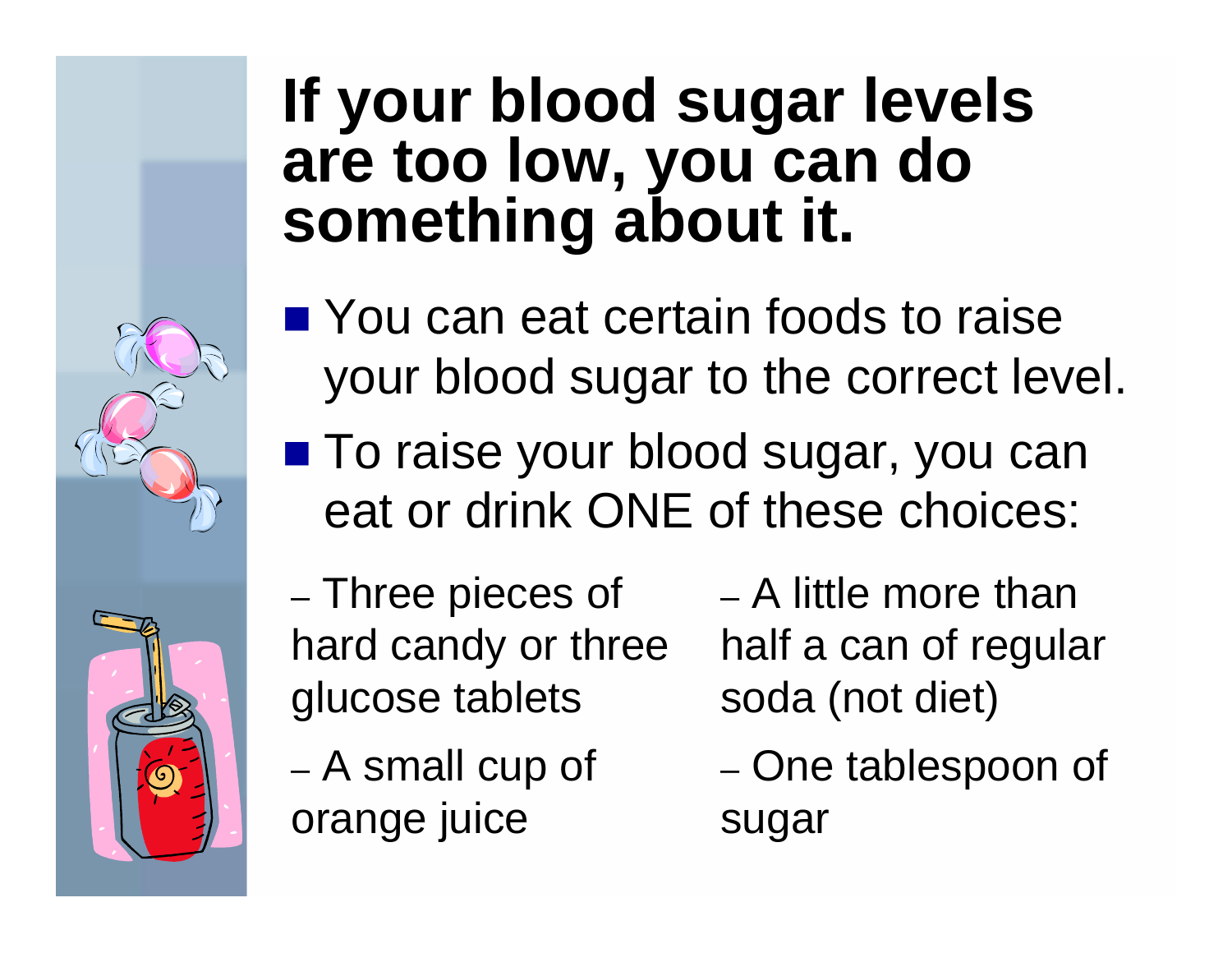### **To prevent high or low blood sugar, follow your doctor's instructions and test your blood sugar often.**



- By checking your blood sugar often, you can make sure it stays near your normal range.
- **If** you need help, ask your support provider to help you.
- By keeping your blood sugar levels under control, you can stay healthy.